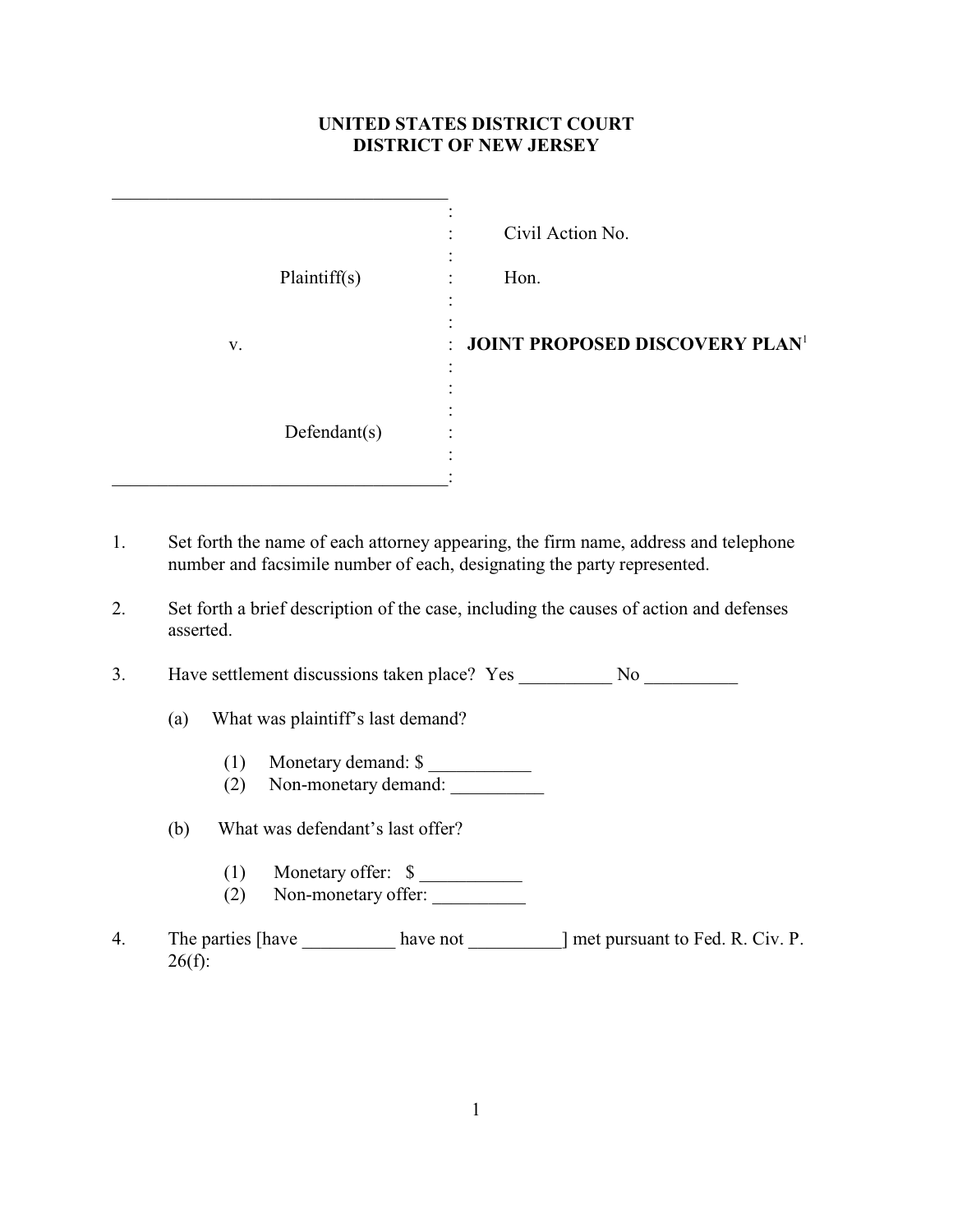- 5. The parties [have  $\qquad \qquad$  have not  $\qquad$  ] exchanged the information required by Fed. R. Civ. P. 26(a)(1). If not, state the reason therefor.
- 6. Explain any problems in connection with completing the disclosures required by Fed R. Civ. P. 26(a)(1)
- 7. The parties [have  $\frac{1}{2}$  have not  $\frac{1}{2}$  conducted discovery other than the above disclosures. If so, describe.
- 8. Proposed joint discovery plan:
	- (a) Discovery is needed on the following subjects:
	- (b) Discovery [should should not ] be conducted in phases or be limited to particular issues. Explain.
	- (c) Proposed schedule:
		- (1) Fed. R. Civ. P. 26 Disclosures .
		- (2) E-Discovery conference pursuant to L. Civ. R.  $26.1(d)$
		- (3) Service of initial written discovery .
		- (4) Maximum of **Interrogatories by each party to each other party.**
		- (5) Maximum of \_\_\_\_\_ depositions to be taken by each party.
		- (6) Motions to amend or to add parties to be filed by \_\_\_\_\_\_\_\_\_\_\_\_.
		- (7) Factual discovery to be completed by .
		- (8) Plaintiff's expert report due on .
		- (9) Defendant's expert report due on .
		- (10) Expert depositions to be completed by .
		- $(11)$  Dispositive motions to be served within days of completion of discovery.
	- (d) Set forth any special discovery mechanism or procedure requested.